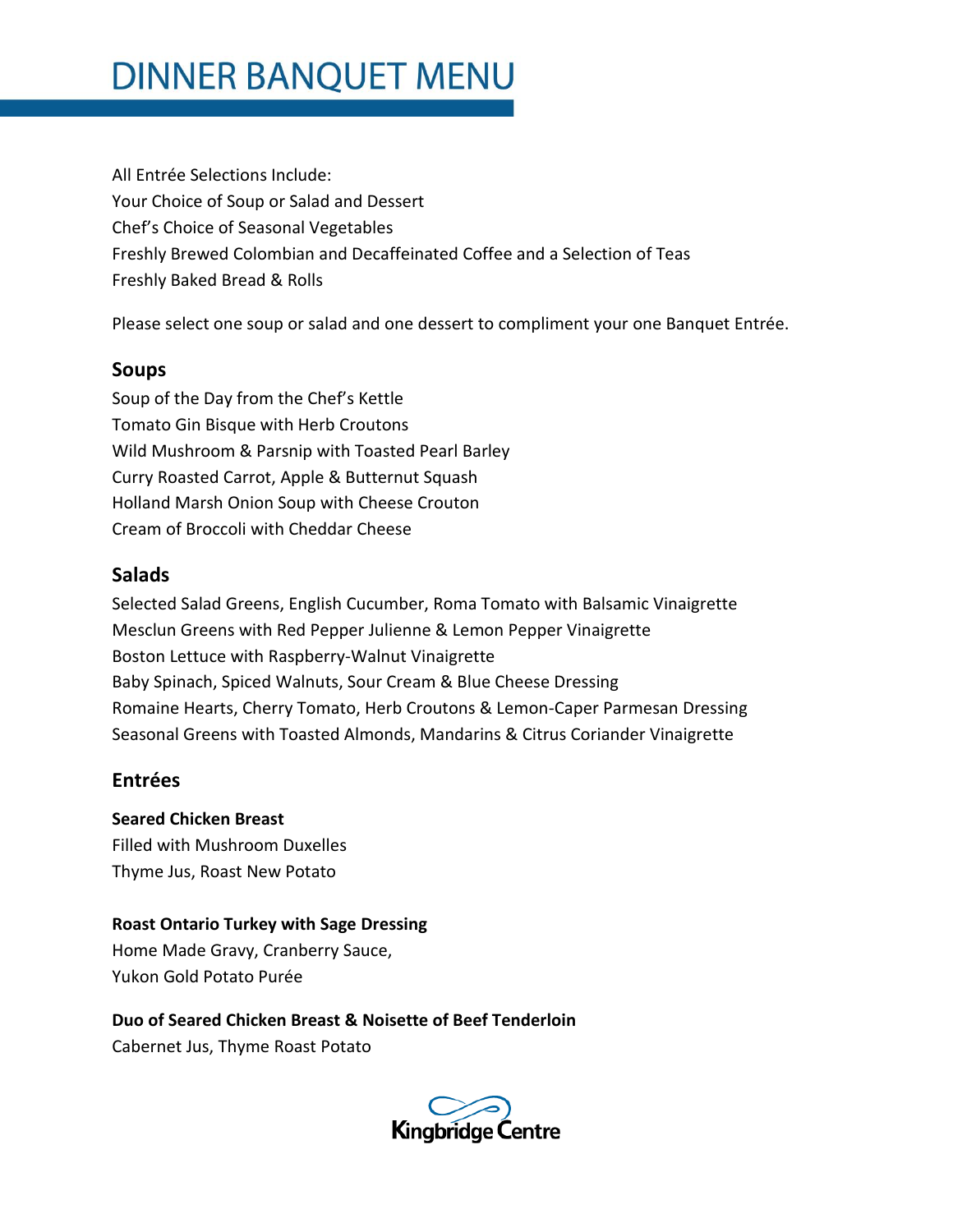## **DINNER BANQUET MENU**

**Slow Roast Prime Rib of Alberta Beef**  With Natural Juices, Horseradish, Baked Russet Potato

**Roast AAA Tenderloin of Beef** Cabernet Jus, Pommes Duchesse

**Roast Striploin of Alberta Beef** Madagascar Peppercorn Sauce, Herb Roast New Potato

**Seared Fillet of Atlantic Salmon** Riesling-Dill Beurre Blanc, Multigrain Rice Pilaf

**Steamed Halibut**  Young Leek & Roasted Tomato Tarragon White Wine Sauce, Lemon Scented Potato Purée

**Slow Roasted Frenched Pork Chop** Calvados Sauce with Caramelized Apples, Whipped Potatoes

**Vegetarian Entrees Sweet Potato Gnocchi, Garden Sage & Walnut Pesto, Tomato Concassé** Shaved Parmesan, Market Vegetables

**Organic Quinoa and Carrot Croquettes** With Lima Bean Hummus over Sautéed Spinach & Roasted Peppers

**Asian Vegetable & Tofu Stir-Fry** On a Bed of Jasmine Rice, Crispy Noodles

**Baked Eggplant Parmesan**  Plum Tomato Sauce, Mushroom Risotto

Kingbridge Centre